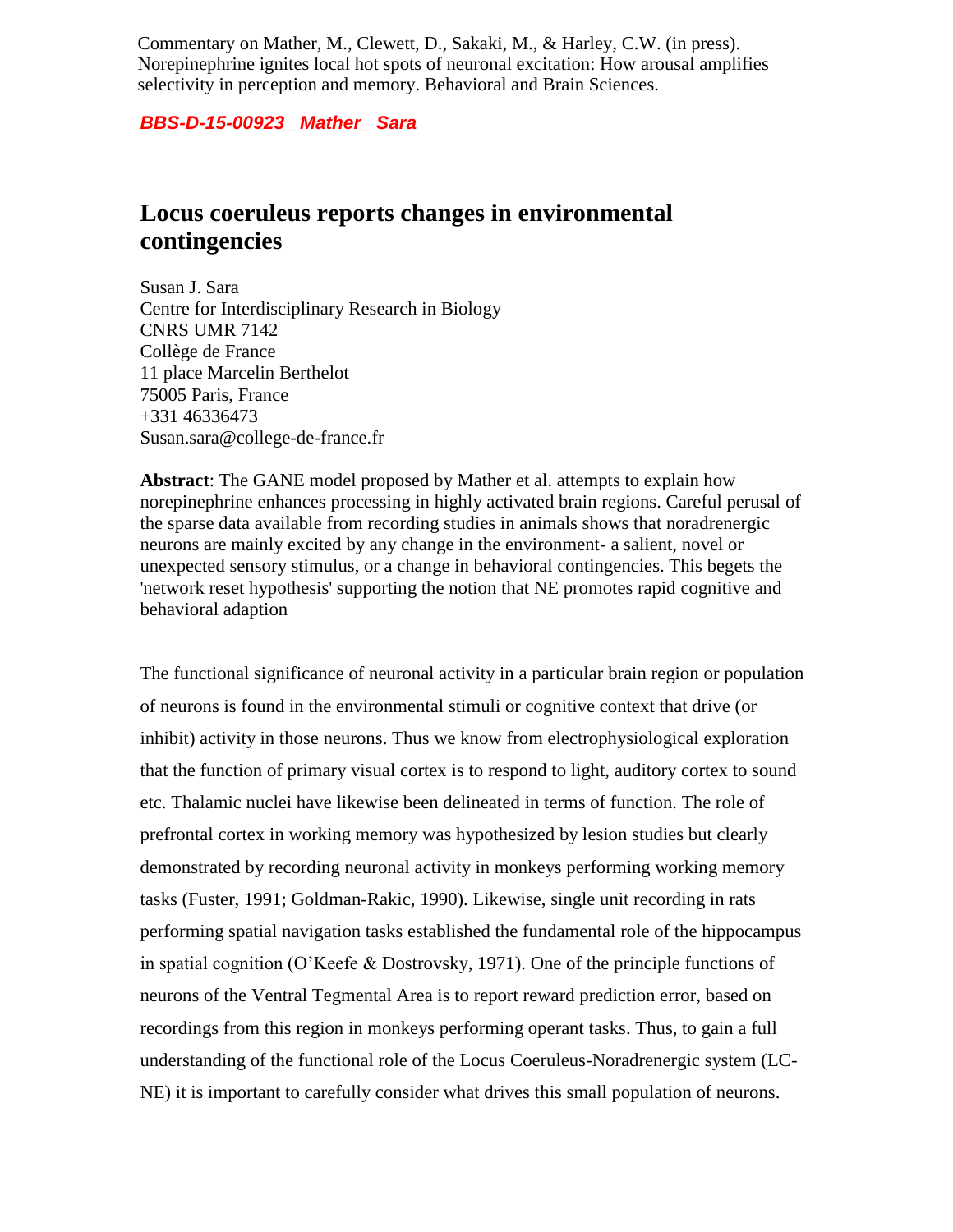Until recent biotechnological developments, the only way to achieve this was through recording activity of LC neurons in unanaesthetized animals in carefully controlled behavioral situations. Given the inaccessible pontine location and very small size of this nucleus, the task has proved to be challenging and the resultant literature quite sparse. Nevertheless, there are some studies that provide insight the goes beyond LC-NE mediation of arousal and response to salient, stressful or novel stimuli, as summarized by Mather et al. in section 4.1. Furthermore, recent advances in fMRI resolution have allowed imaging of this nucleus in humans performing complex cognitive tasks. These studies are now corroborating a role for LC in cognitive flexibility and behavioral adaptation, already demonstrated by electrophysiological studies in animals.

The earliest recordings of activity of LC in behaving rats established its role in vigilance, and its responses to salient environmental stimuli in all modalities (Aston-Jones et al, 1981). Subsequent experiments in rats and monkeys showed that LC neurons display remarkable plasticity as a function of environment contingencies. Sensory responses habituate after just a few repetition, even when initially robust, when no behavioral adaptation is required (Hervé-Minvielle & Sara, 1994). In a hole board environment, encounter with a novel object elicits a robust phasic burst of LC neurons that persists for only one or two subsequent investigations of the object (Vankov et al, 1995). Differential conditioning studies have shown that LC cells are exquisitely sensitive to stimulusreward contingencies, showing task-related responses at the very earliest stages. At the beginning of training both conditioned stimuli and primary reward elicit phasic responses in LC neurons. After just a few trials, response to reward disappears and response to the stimulus predicting reward (CS+) increases, while responses to the neutral stimulus (CS-) decrease. These discriminative conditioned responses in LC appear many trials before any behavioral expression of learning and before task related responses emerge in the prefrontal cortex. They are not maintained during overtraining, but when contingencies change abruptly, as during extinction or reversal training, phasic LC responses are immediately reinstated, tens of trials before behavioral expression of learning (Sara  $\&$ Segal, 1991; Bouret & Sara, 2004). Similar phenomena have been reported for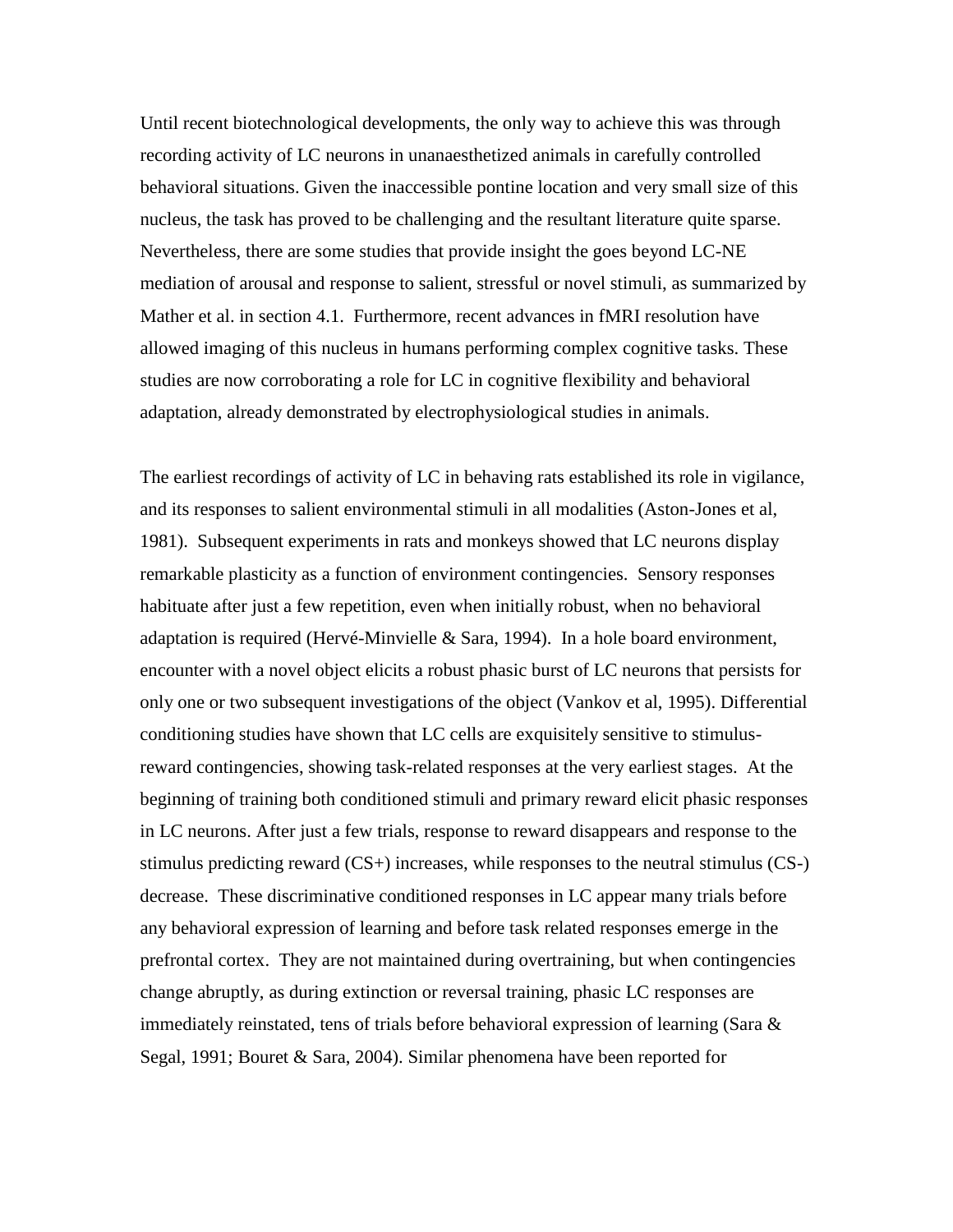behaviorally-contingent LC activity in monkeys (Raijkowski et al, 1994; Aston-Jones et al. 1997).

These relatively sparse data collected from behaving rats and monkeys over a time span of 25 years led us to hypothesize that NE released in the cortex in response to a salient event or to a sudden change in environmental contingencies may act to facilitate or promote a rapid change in cortical state, 'reset' the active network, and drive an adaptive behavioral response (Bouret & Sara, 2005; Sara & Bouret, 2012). We have provided some preliminary evidence for a 'reset' action of NE, revealed by spike-triggered wave form averages of gamma filtered LFP. Gamma band synchronization (GBS) has functional roles in diverse cognitive processes including attention, stimulus processing, decision making and response timing (Bosman et al, 2014). We found a strong temporal relation between GBS and spontaneous LC bursts. In fact, LC spiking interrupts the gamma wave for about 200 ms, with the recovered GBS having increased power (Sara 2015, Fig3; Poe and Sara, Soc Neurosci, Abstract #652.16 2014).

Recent fMRI studies in humans have lent strong support to a prediction of Corbetta et al, (2008) that there should be a strong functional relation between the ventral front-parietal network, involved in 'resetting' attention and LC neuronal activity, given the 'striking similarity between the environmental contingencies driving' them. In a recent study requiring subjects to continually modify their behavior as a function of unpredictable changes in stimulus-response contingencies, switches elicited activation in a frontalparietal network that has been implicated in task switching and error awareness, in concert with activation of the brainstem LC (von der Gablentz et al. 2015). Several other similar studies in humans have confirmed that LC is co-activated with frontal regions or has increased functional connectivity with them in cognitively demanding tasks requiring rapid shifts in allocation of attention (Sara, 2015 for review). This rapidly growing literature has strongly supported the earlier electrophysiological data from animal studies leading to the network reset hypothesis of the functional role of the LC-NE system.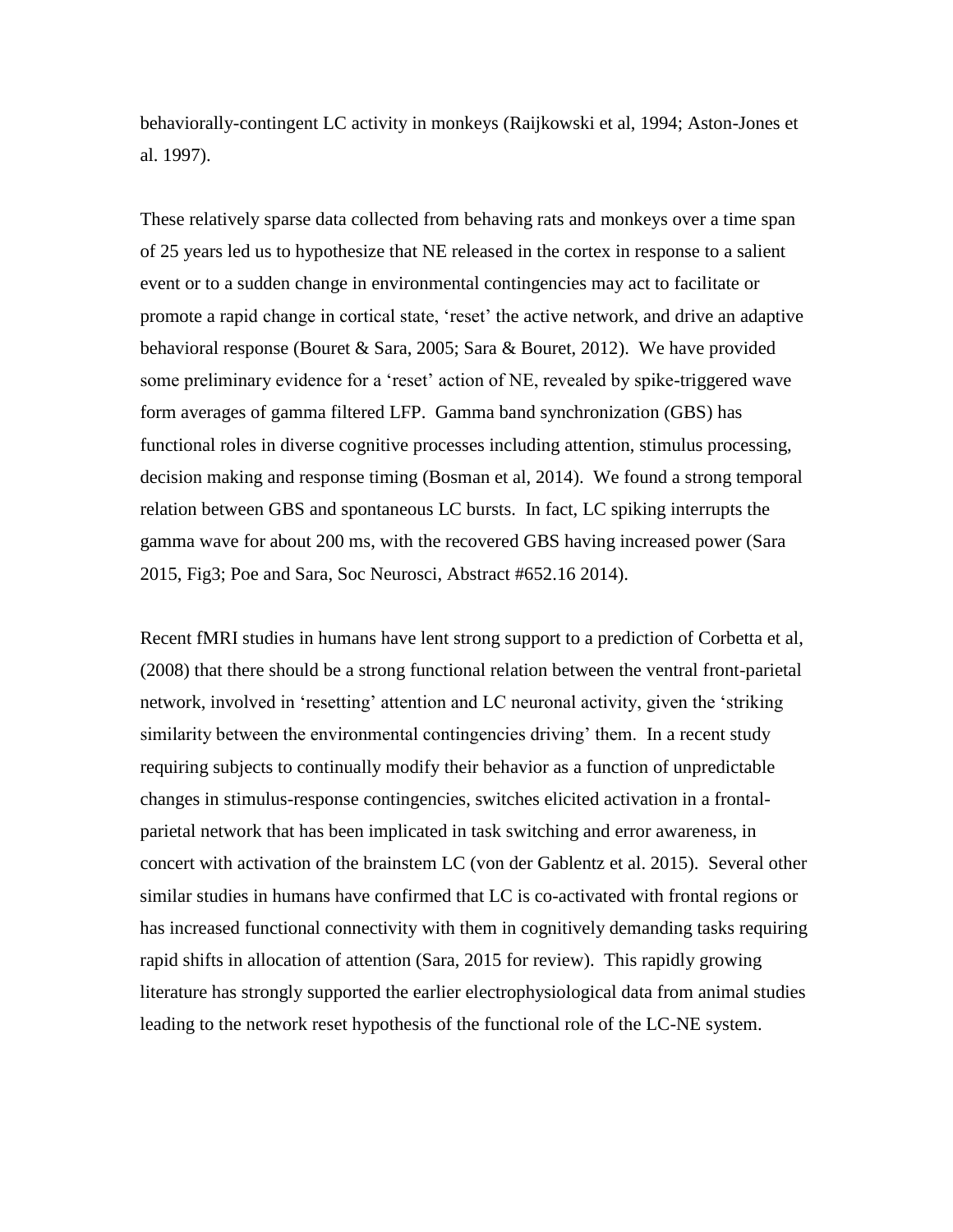The GANE model proposed by Mather et al. is complementary to the 'reset' hypothesis. The model provides a basis for understanding how NE biases perception and promotes synaptic plasticity and memory formation in select target regions that are engaged by current contingencies. However, the efficacy of glutamate recruitment of the LC-NE system to *enhance* processing of significant stimuli will depend, at least in part, on action potentials in LC neurons. These neurons are driven by environmental imperatives for a rapid cognitive shift and behavioral adaptation. Thus, we conclude that the overarching function of the LC-NE system is to promote rapid change in ongoing network activity (Bouret & Sara, 2005). GANE provides a testable model of how subsequent release of NE can provide selective enhancement of the reorganized network.

## **References**

Aston-Jones, G., & Bloom, F. E. (1981). Nonrepinephrine-containing locus coeruleus neurons in

behaving rats exhibit pronounced responses to non-noxious environmental stimuli. *The* 

*Journal of Neuroscience, 1*(8), 887-900.

Bosman, C.A., Lansink C.S., & Pennartz C.M. (2014) Functions of gamma-band synchronization in

cognition: from single circuits to functional diversity across cortical and subcortical systems. *European Journal of Neuroscience,* 39:1982-1999.

Bouret S.,& Sara S.J. (2004) Reward expectation, orientation of attention and locus coeruleus-medial frontal cortex interplay during learning. *European Journal of Neuroscience,* 20,791-802.

Bouret, S., & Sara, S. J. (2005). Network reset: a simplified overarching theory of locus coeruleus noradrenaline function. *Trends in Neurosciences, 28*(11), 574-582.

Corbetta, M., Patel, G., & Shulman, G. L. (2008). The reorienting system of the human brain:

from environment to theory of mind. *Neuron, 58*(3), 306-324.

Fuster J.M. (1991) The prefrontal cortex and its relation to behavior. *Progress in Brain Research*, 87:201-211.

Goldman-Rakic P.S. (1990) Cellular and circuit basis of working memory in prefrontal cortex

of nonhuman primates. *Progress in Brain Research*, 85, 325-335.

Hervé-Minvielle, A., & Sara, S.J. (1995) Rapid habituation of auditory responses of locus coeruleus cells in anethestized and awake rats. *Neuroreport*, 6, 45-50.

O'Keefe, J., & Dostrovsky J. (1971) **The** hippocampus as a spatial map. Preliminary evidence from unit activity in the freely-moving rat. *Brain Research*, 34, 171-5.

Raijkowski, J., Majczynski H., Clayton E., & Aston-Jones, G. (2004). Activation of monkey locus